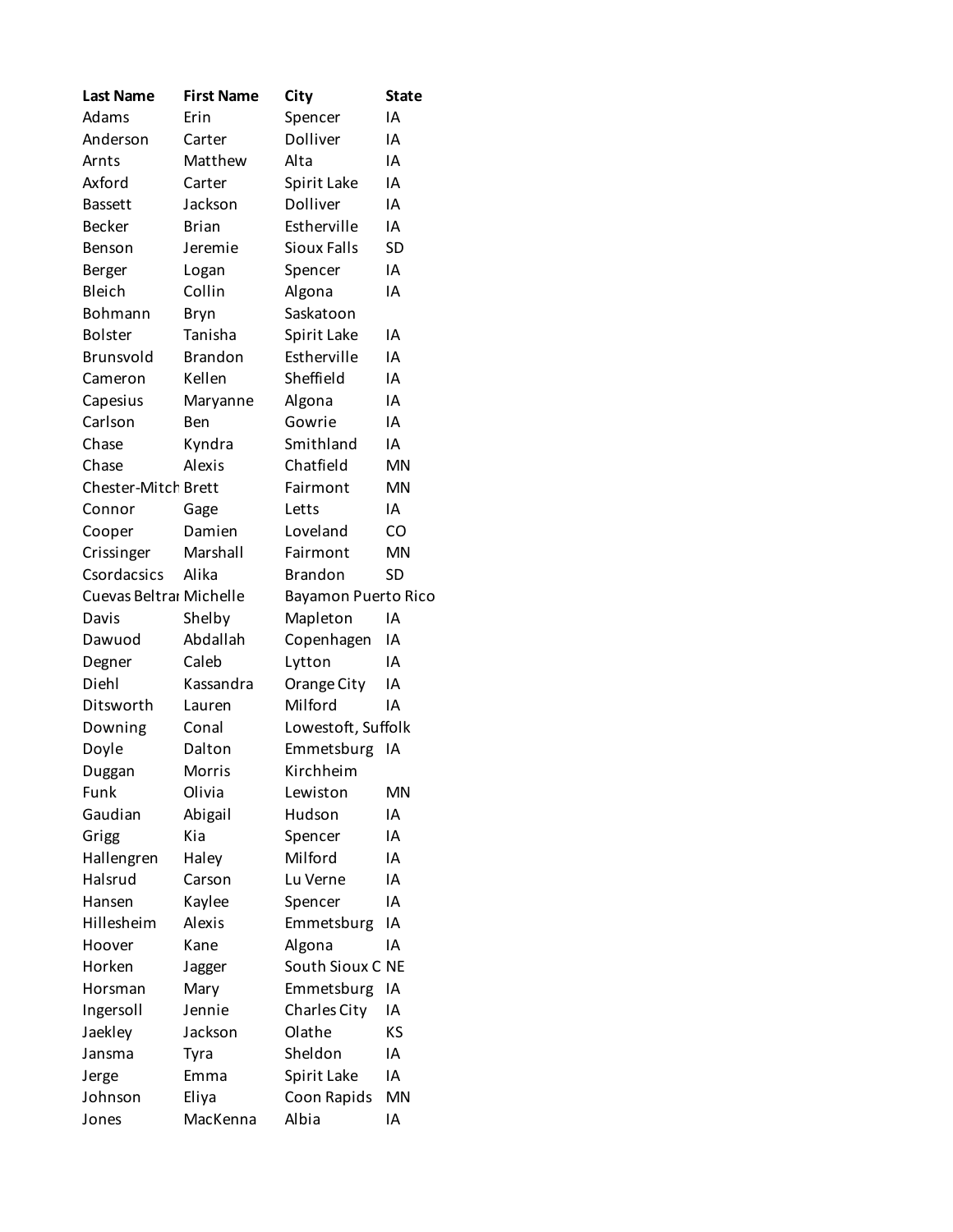| Kirsch               | Derrick      | Bode                      | IA        |
|----------------------|--------------|---------------------------|-----------|
| Kirschbaum           | Sarah        | Leland                    | IA        |
| Kline                | Stephen      | Saint Charles             | <b>MO</b> |
| Konfrst              | Timothy      | Slater                    | IA        |
| Kruse                | Trevor       | Lone Rock                 | IA        |
| Langfritz            | Jack         | <b>Buffalo Center IA</b>  |           |
| Lausen               | Elizabeth    | Estherville               | IA        |
| Lorenzen             | Olivia       | Milford                   | IA        |
| Lyons                | Austin       | Jackson                   | <b>MN</b> |
| Marcellus            | Lisa         | Swea City                 | IA        |
| Marth                | Ruth         | Estherville               | IA        |
| Martiniano           | Eduardo      | Rio de Janeiro            |           |
| McAlpine             | Christina    | Larrabee                  | IA        |
| McCunn               | Alexa        | <b>Red Oak</b>            | IA        |
| McKim                | Owen         | Spirit Lake               | IΑ        |
| Miller               | MacKenzie    | Milford                   | IΑ        |
| Miner                | Hunter       | Estherville               | IA        |
| Monosmith            | Gabriel      | Ankeny                    | IA        |
| Neilsen              | Gabe         | Terril                    | ΙA        |
| Nelson               | Jace         | Spirit Lake               | IΑ        |
| O'Gorman             | <b>Brian</b> | Estherville               | IA        |
| Pankratz             | Elisabeth    | <b>Butterfield</b>        | <b>MN</b> |
| Paul                 | Gabrielle    | Estherville               | IA        |
| Pierce               | Ronald       | Ellijay                   | GA        |
| Polglaze             | Michael      | Duncraig                  |           |
| Prescott             | Morgan       | Hospers                   | IΑ        |
| Prochniak            | Brooklyn     | Armstrong                 | IΑ        |
| Prochnow             | Justin       | Ocheyedan                 | ΙA        |
| Rahn                 | Jacob        | Fairmont                  | MN        |
| Reinhardt            | Adelee       | Estherville               | IA        |
| Renner               | <b>Blake</b> | Aurelia                   | IA        |
| Rezende Domi Matheus |              | Taubate                   |           |
| Richardson           | Ashlyn       | Algona                    | IA        |
| Rickerl              | James        | Everly                    | ΙA        |
| Rosfjord             | Adrienne     | Estherville               | IΑ        |
| Rudolph              | Benjamin     | Estherville               | IΑ        |
| Santana              | Andres       | San Diego, Carabobo       |           |
| Sarmiento            | Eduardo      | Lima                      |           |
| Schmidt              | Mari         |                           | ΙA        |
| Schroeder            | Hana         | Emmetsburg<br>Estherville | IΑ        |
| Schwarz              |              |                           |           |
|                      | Macy         | Vernon Centel MN          |           |
| Sharkey              | Cameron      | Ida Grove                 | ΙA        |
| Smart                | Autumn       | Welcome                   | MN        |
| Smith                | Kaleb        | Neola                     | IΑ        |
| Snyder               | Riley        | Lake City                 | IΑ        |
| Stecker              | Adrie        | Spirit Lake               | ΙA        |
| Stowater             | Kolton       | Cherokee                  | ΙA        |
| Studer               | Logan        | West Bend                 | ΙA        |